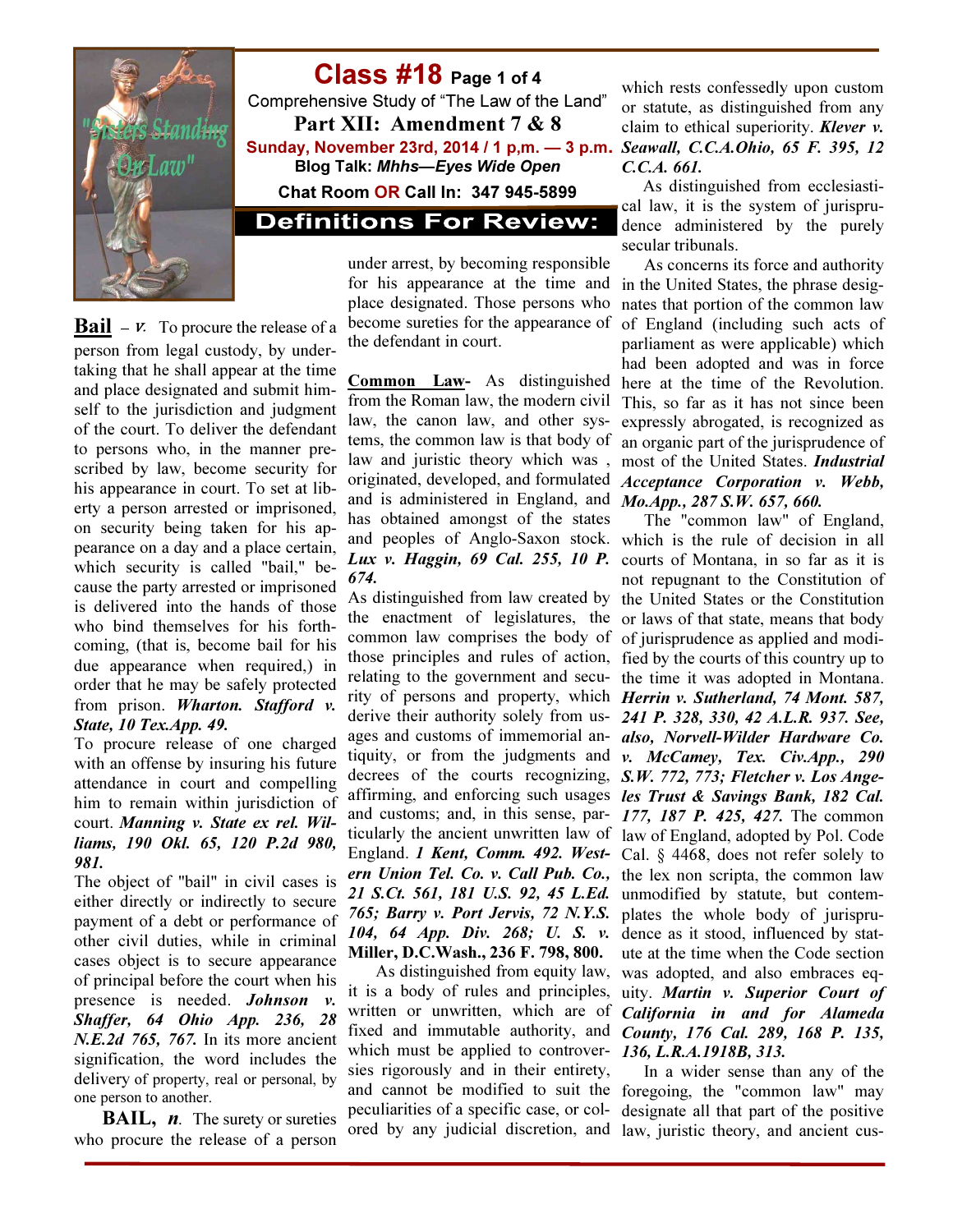tom of any state or nation which is of general and universal application, thus marking off special or local rules or customs.

**Excessive** – Greater than what is usual or proper; overmuch; a general term for what goes beyond just measure or amount. *Austin St. Ry. Co. v. Oldham, Tex.Civ.App., 109 S.W.2d 235, 237.* 

Tending to or marked by excess, which is the quality or state of exceeding the proper or reasonable limit or measure. *Railway Co. v. Johnston, 106 Ga. 130, 32 S.E. 78; Morrow v. Missouri Gas & Electric Service Co., 315 Mo. 367, 286 S.W. 106, 111.* 

EXCESSIVE BAIL. Bail in a sum more than will be reasonably sufficient to prevent evasion of the law by flight or concealment; bail which is per se unreasonably great and clearly disproportionate to the offense involved, or shown to be so by the special circumstances of the particular case. *In re Losasso, 15 Colo. 163, 24 P. 1080, 10 L.R.A. 847; Ex parte Ryan, 44 Cal. 558.* 

The denial of bail is not necessarily "excessive bail", although such denial may be in a particular case the equivalent of excessive bail. *People ex rel. Shapiro v. Keeper 'of City Prison, Tombs, New York County, 265 App.Div. 474, 39 N :Y.S.2d 526, 531.* 

**Fines** -  $v$ . To impose a pecuniary punishment or mulct. To sentence a per-son convicted of an offense to pay a penalty in money. Goodman v. Durant B. & L. Ass'n, 71 Miss. 310, 14 So. 146; State v. Belle, 92 Iowa 258, 60 N.W. 525.

FINE,  $n.$  A sum of money paid at the end, to make an end of a transaction, suit, or prosecution; mulct; penalty. *Railroad Co. v. State, 22 Kan. 15; Sunderland Bros. Co. v. Chicago, B. & I. R. Co., 104 Neb. 319, 177 N.W. 156, 157.* A forfeit or forfeiture. *Keinath, Schuster & Hudson v. Reed, 18 N.M. 358,* 



*137 P. 841, 844; Bryant v. Rich's H. Wagman & Co. v. Schafer Motor Grill, 216 Mass. 344, 103 N.E. 925, Freight Service, 4 N.Y.S.2d 526, 927, Ann.Cas.1915B, 869. 529, 167 Misc. 681.* 

A fine is so called because it Preservavtion *[ed]* - Keeping puts an *end* not only to the suit thus commenced, but also to all other suits and controversies concerning the same matter. The party who parted with the land, by acknowledging the right of the other, was said to levy the fine, and was called the "cognizor" or "conusor," while the party who recovered or received the estate was termed the "cognizee" or "conusee," and the fine was said to be levied to him.

jury," as used in the constitution, mean twelve competent men, disinterested and impartial, not of kin, nor personal dependents of either of the parties, having their homes within the k jurisdictional limits of the court, drawn and selected by officers free from all bias in favor of or against either party, duly impaneled and sworn to render a true verdict according to the law and the evidence. *State v. McClear, 11 Nev. 39; H. Wagman & Co. v. Schafer Motor Freight Service, 4 N.Y.S.2d 526, 529, 167 Misc. 681.* 

free from all bias in favor of or peace" was pursuing an offender, dence. *State v. McClear, 11 Nev. 39;*  to the superior lord. Abbott.

safe from harm; avoiding injury, destruction, or decay. This term always presupposes a real or existing danger. *State ex rel. Pollock v. Becker, 289 Mo. 660, 233 S.W. 641, 649.* It is not creation, but the saving of that which already exists, and implies the continuance of what previously existed. *McKeon v. Central Stamping Co., C.C.A.N.J., 264 F. 385, 387.* 

The terms "jury" and "trial by of a witness after a cross-Reexamined - An examination examination, upon matters arising out of such cross-examination.

Jury - The terms "jury" and "trial and "suit custom" seem to have sigby jury," as used in the constitution, nified a right to one's attendance, or mean twelve competent men, disin-one's obligation to attend, at the terested and impartial, not of kin, nor lord's court, founded upon a known personal dependents of either of the covenant, or an immemorial usage or parties, having their homes within practice of ancestors. "Suit regal" the k jurisdictional limits of the was attendance at the sheriff's tourn court, drawn and selected by officers or leet, (his court.) "Suit of the king's against either party, duly impaneled one charged with breach of the and sworn to render a true verdict peace, while "suithold" was a tenure according to the law and the evi-in consideration of certain services Suits - Old English Law - The witnesses or followers of the plaintiff. *3 Bl. Comm. 295. See Secta.*  Old books mention the word in many connections which are now disused, at least, in the United States. Thus, "suit" was used of following any one, or in the sense of pursuit; as in the phrase "making fresh suit." It was also used of a petition to the king or lord. "Suit of court" was the attendance which a tenant owed at the court of his lord. "Suit covenant"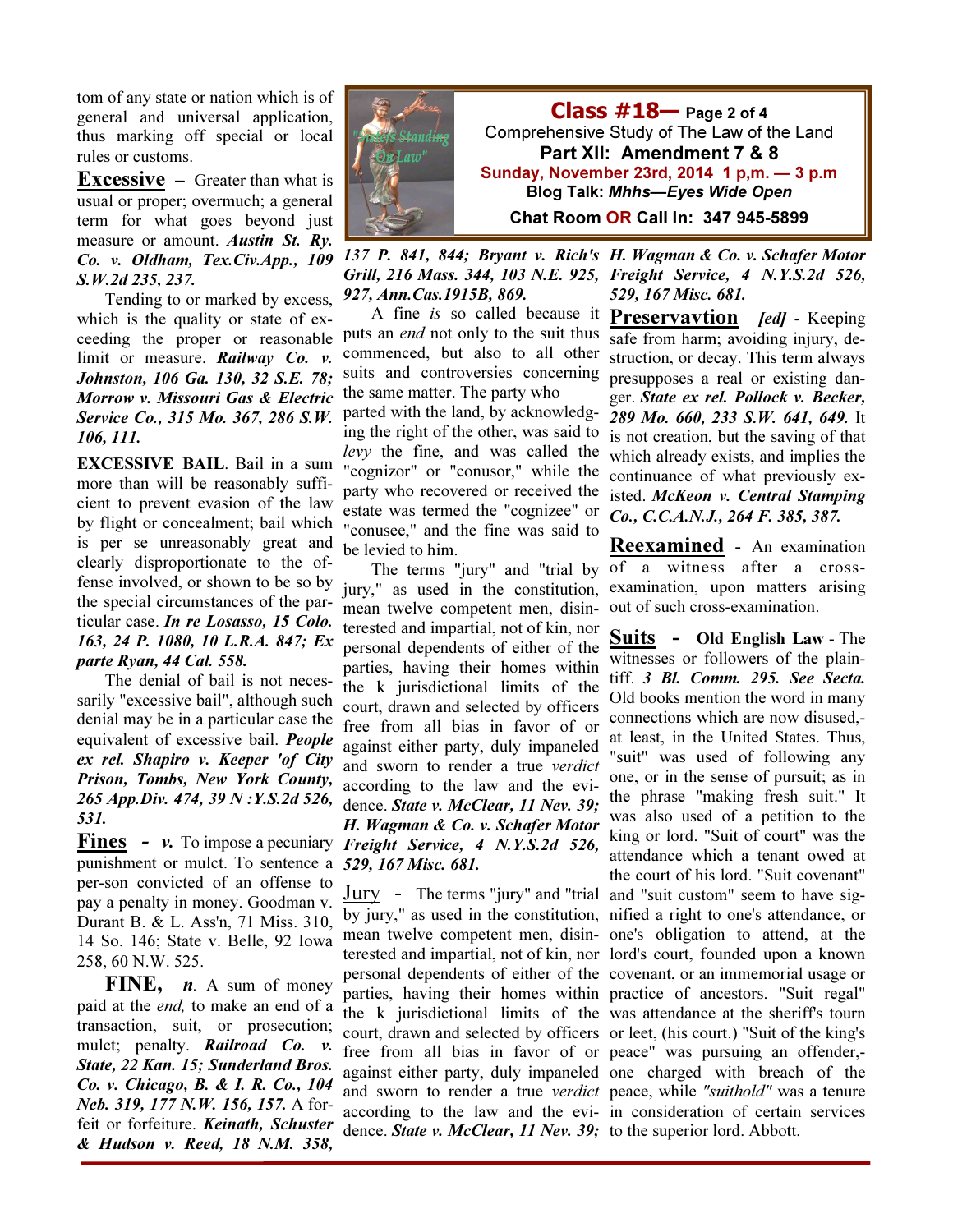#### Modern Law

A generic term, of comprehensive signification, and applies to any proceeding by one person or persons against another or others in a court of justice in which the plaintiff pursues, in such court, the remedy which the law affords him for the redress of an injury or

the enforcement of a right, whether at law or in equity. *See Kohl v. U. S., 91 U.S. 375, 23 L.Ed. 449; Weston v. Charleston, 2 Pet. 464, 7 L.Ed. 481; Syracuse Plaster Co. v. Agostini Bros. Bldg. Corporation, 169 Misc. 564, 7 N.Y.S.2d 897.* It is, however, seldom applied to a criminal prosecution. And it is sometimes restricted to the designation of a proceeding in equity, to distinguish such proceeding from an action at law. *Patterson v. Standard Accident Ins. Co., 178 Mich. 288, 144 N.W. 491, 492, 51 L.R.A., N.S., 583.* For "Ancillary" suit and suit "In Rem" see those titles.

897, 899, 4 A.L.R. 613; State v. *Agostini Bros. Bldg. Corpora-*316, 319; Photo *Cines Co. v. 897.* It is, however, seldom ap-Pasadena v. Superior Court in in equity, to distinguish such pro*and for Los Angeles County,*  ceeding from an action *127 P.2d 534.* 

It includes all proceedings from Rem" see those titles. time when issue Is joined, or,



more usually, when parties are called to try their case in court, to time of its final determination. *Molen v. Denning & Clark Livestock Co., 56 Idaho 57, 50 P.2d 9, 11.* 

And in its strict definition, the word "trial" in criminal procedure means the proceedings in open court after the pleadings are finished and the prosecution is otherwise ready, down to and including the rendition of the verdict. *Thomas v. Mills, 117 Ohio St. 114, 157 N.E. 488, 489, 54 A. L.R. 1220.* 

**Trial** - A judicial examination, ers in a court of justice in which in accordance with law of the the plaintiff pursues, in such land, of a cause, either civil or court, the remedy which the law criminal, of the issues between affords him for the redress of an the parties, whether of law or injury or the enforcement of a fact, before a court that has juris- right, whether at law or in equity. diction over it. People v. Vitale, *See Kohl v. U. S., 91 U.S. 375,*  364 Ill. 589, 5 N.E. 2d 474, 475. *23 L.Ed. 449; Weston v.*  Gulf, C. & S. F. Ry. Co. v. *Charleston, 2 Pet. 464, 7 L.Ed.*  Muse, 109 Tex. 352, 207 S.W. *481; Syracuse Plaster Co. v.*  Dubray, 121 Kan. 886, 250 P. *tion, 169 Misc. 564, 7 N.Y.S.2d American Film Mfg. Co., 190*  plied to a criminal prosecution. *I1l.App. 124, 128.* For purpose of And it is sometimes restricted to determining such issue. City of the designation of a proceeding A generic term, of comprehensive signification, and applies to any proceeding by one person or persons against another or oth-

*212 Cal. 309, 298 P. 968, 970;*  at law. *Patterson v. Standard State ex rel. Stokes v. Second Accident Ins. Co., 178 Mich. Judicial Dist. Court, in and for 288, 144 N.W. 491, 492, 51 Washoe County, 55 Nev. 115, L.R.A., N.S., 583.* For "Ancillary" suit and suit "Jn

#### Reminder Notes for Future Classes:

**State** - A People permanently occupying a fixed territory, bound together by common-law, habits, and custom into one body politic exercising, through the medium of an organized government, independent sovereignty and control over all persons and things within its boundaries, capable of making war and peace and of entering into international relations with other communities of the globe. *Black's Law Dictionary 4*th *Edition.* 

#### Parties to the Constitution – United States:

1. Moors – Supreme Authority, and

2. Union [United] States of America – Europeans, the People adopted into the Nation.

**Status** – The etymology of the word state comes from the latin "Status" – stare – to stand; Status – manner of standing, attitude, position, carriage, manner, dress, apparel; and other senses.

All **legislative powers** herein granted shall be vested in a Congress of the United States - Moors, which shall consist-[stands together with] of a Senate and House of Representatives – [members elected from the Union States]

#### The 3 Great Departments of Government:

 $\triangle$  Legislative – pass law – this is appropriate if you comprehend that the Moors make up the United States and only the sovereign of the land can make any laws.

◆ **Executive** – approve and execute the laws that have been passed.

 $\triangleleft$  Judicial – expound and enforce the laws that have been passed.